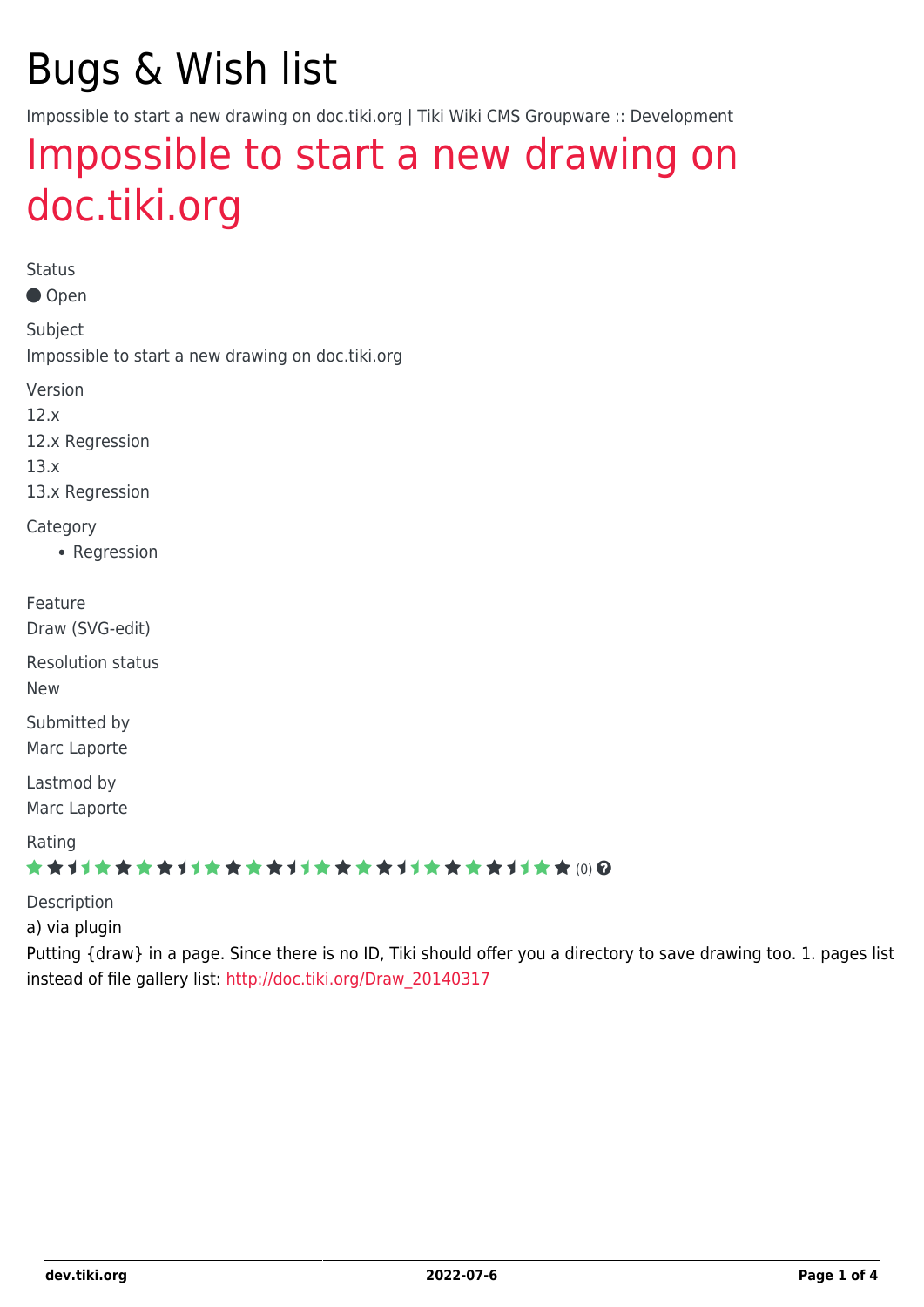

Even the documentation page doesn't work: <http://doc.tiki.org/PluginDraw>

b) via tiki-list\_file\_gallery.php

Click "Create Drawing" from [http://doc.tiki.org/tiki-list\\_file\\_gallery.php](http://doc.tiki.org/tiki-list_file_gallery.php) It reports "Saved file id0" (and id0 is invalid)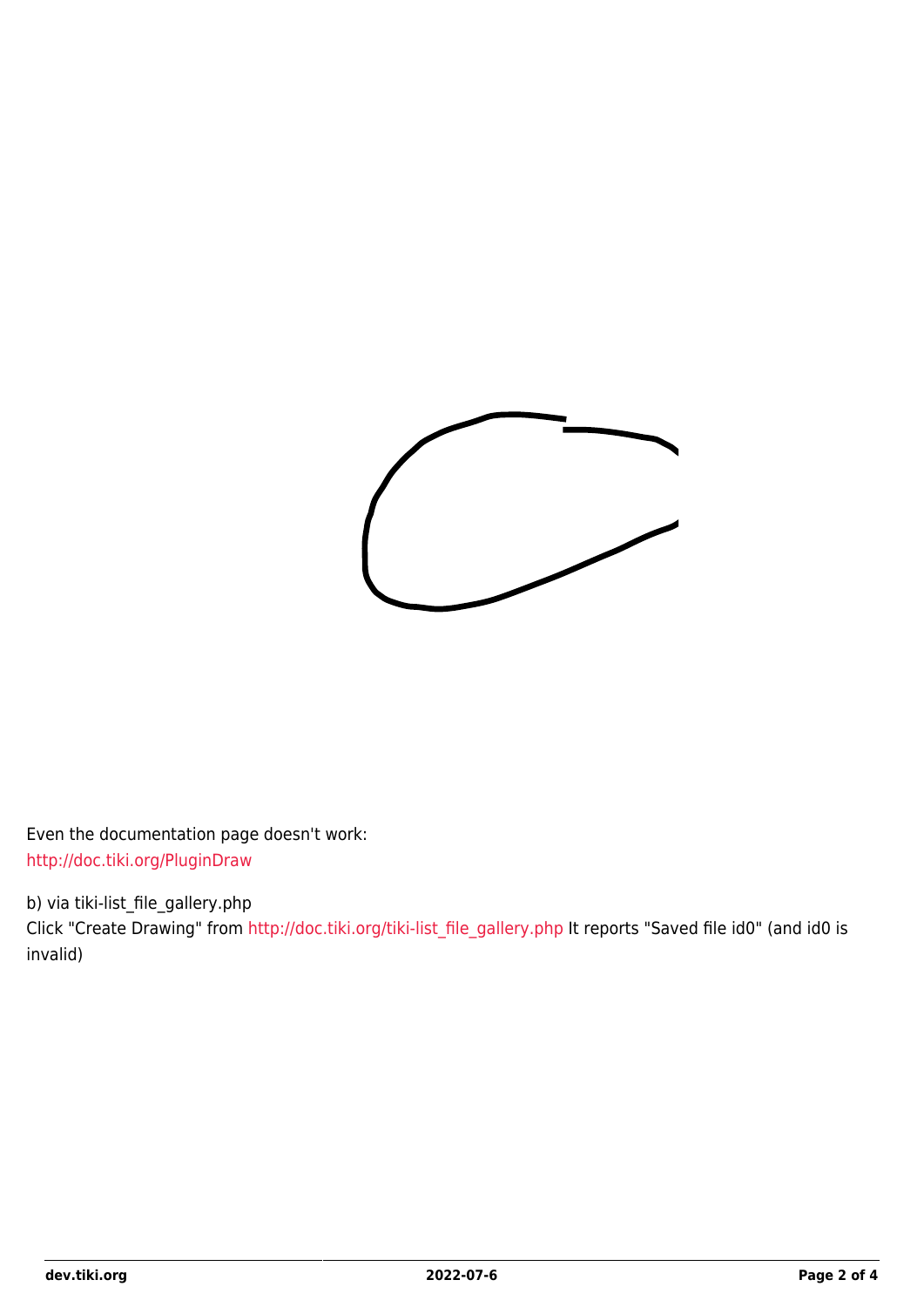

When a wiki page has id=0 for this plugin, it should report an error and / or offer to create an image

Importance 6 Easy to solve? 5 Priority 30 Demonstrate Bug (Tiki 19+) Please demonstrate your bug on show2.tikiwiki.org Version: trunk ▼ [Create show2.tikiwiki.org instance](#page--1-0) Ticket ID 5166 Created Monday 17 March, 2014 21:38:00 GMT-0000 by Marc Laporte LastModif Wednesday 30 July, 2014 18:34:56 GMT-0000

#### Comments